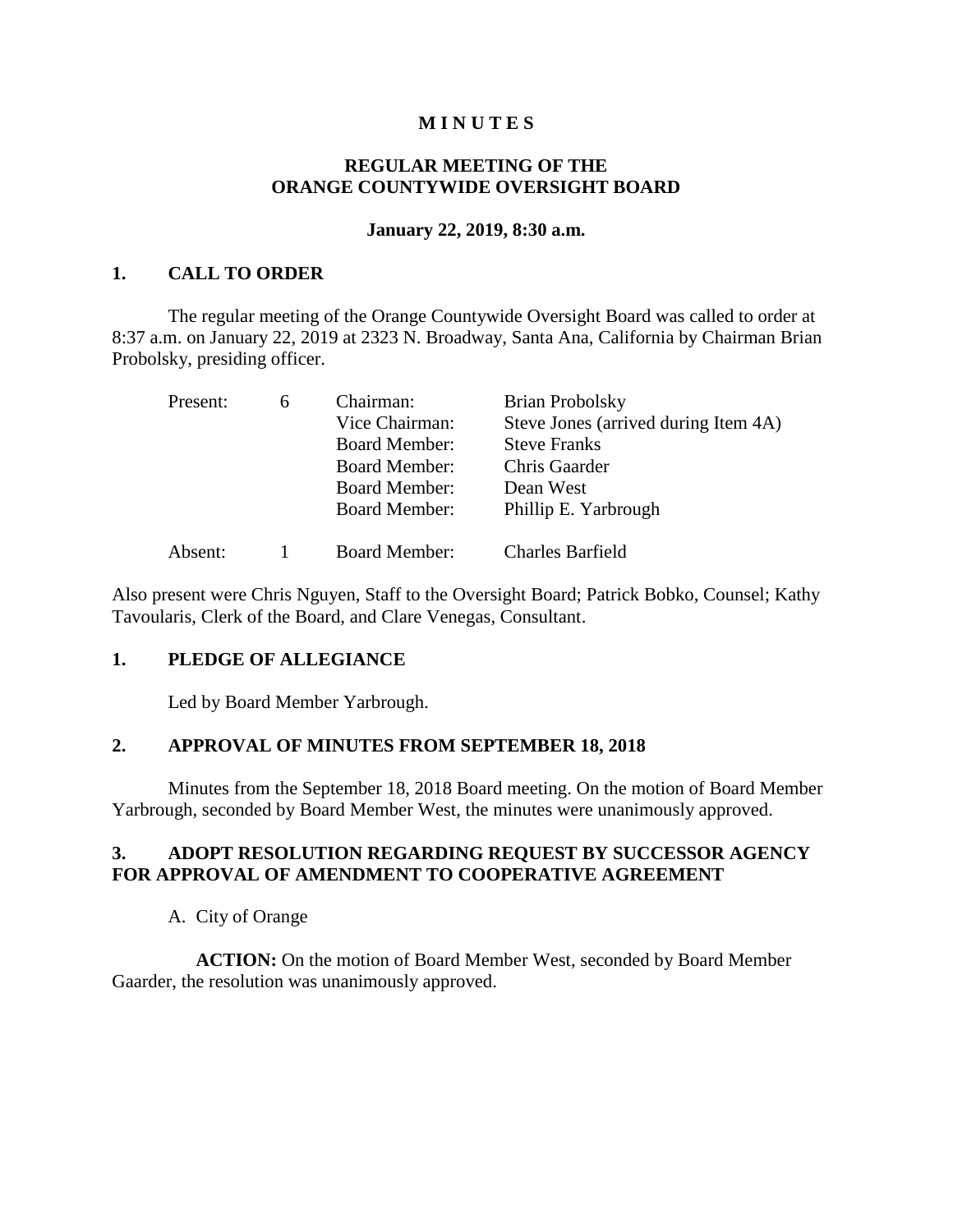## **4. ADOPT RESOLUTION REGARDING REQUEST BY SUCCESSOR AGENCY FOR TRANSFER OF PROPERTY**

## A. City of Orange

Board Member West made a motion to approve the resolution, seconded by Board Member Gaarder.

Chairman Probolsky and Board members discussed process for comments by the public and Successor Agencies. Chairman Probolsky asked Board Clerk Tavoularis if there were any requests for public comment; she confirmed there were none.

Chairman Probolsky opened discussion with Will Kolbow, Administrative Services Director for the City of Orange and their counsel. Board members discussed the City's request, during which time Vice Chairman Jones arrived and joined the discussion. After discussion completed, Board Members West and Gaarder withdrew their motion. Board members requested the Successor Agency not return with the item until after appraising the value of the property and analyzing financial options regarding the property.

The item failed for lack of a motion. Staff member Nguyen noted the Successor Agency could re-submit the item at a later date with the requests from the Board members as discussed.

## **5. ADOPT RESOLUTIONS REGARDING REQUESTS BY SUCCESSOR AGENCIES FOR ANNUAL RECOGNIZED OBLIGATION PAYMENT SCHEDULE (ROPS) AND ADMINISTRATIVE BUDGET**

A. County of Orange

**ACTION:** On the motion of Board Member Yarbrough, seconded by Board Member West, the resolution was unanimously approved.

B. Costa Mesa

**ACTION**: On the motion of Board Member Yarbrough, seconded by Board Member West, the motion was unanimously approved.

C. Cypress

**ACTION**: On the motion of Board Member Yarbrough, seconded by Board Member Franks, the motion was unanimously approved.

D. Fountain Valley

**ACTION**: Board Member Yarbrough made a motion to approve the resolution, with Board Member Gaarder seconding. Board Member West inquired of Successor Agency staff regarding the Department of Finance approval letter's caveats on administrative expenses. He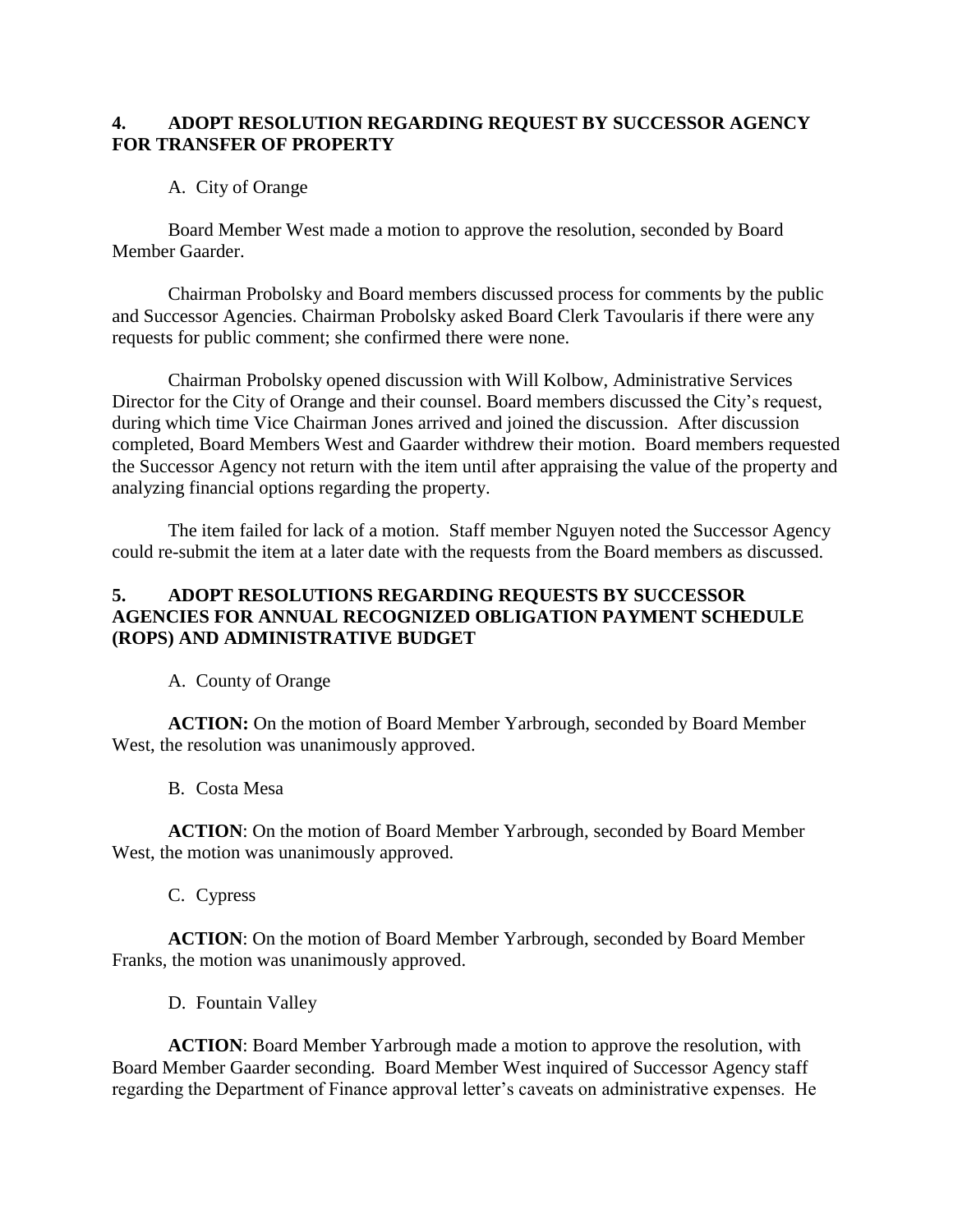also commented on the breakdown of administrative expenses, stating his desire for the Oversight Board to ensure Successor Agencies reduce their administrative costs. Motion unanimously approved.

#### E. Fullerton

**ACTION**: Board Member Yarbrough made a motion to approve the resolution, with Board Member Gaarder seconding. Board Member Gaarder inquired of Successor Agency staff regarding the \$6M payment on line 4 for the 2005 Tax Allocation Bonds. Motion unanimously approved.

## F. Garden Grove

**ACTION**: Board Member Yarbrough made a motion to approve the resolution, with Board Member Franks seconding. Board Member Gaarder inquired of Successor Agency staff regarding the state of the Housing Entity Administrative Cost Allowance litigation by various Successor Agencies statewide with the Department of Finance. Board Member West inquired more specifically about Line 51, Garden Grove's request for Housing Entity Administrative Cost Allowance. Motion unanimously approved.

## G. Irvine

**ACTION**: Board Member Yarbrough made a motion to approve the resolution, with Board Member Gaarder seconding. Board Member Gaarder asked a question about the \$236M balance of the Stipulated Judgment Enforceable Obligation presented in the ROPS on Line 18, which was addressed by Amy Roblyer, Senior Management Analyst for the City of Irvine. Board Member West asked about the lawsuit against the Department of Finance that led to the Settlement Agreement for \$292M (with the remaining balance of \$236M), and the questions were addressed by Irvine City Attorney Jeff Melching. Board Member West noted he would like to see momentum from all Successor Agencies to reduce administrative expenses. Chairman Probolsky created an ad hoc committee to work with staff on an administrative budget template. He also asked staff to work with Board Member West on a letter that could be reviewed and approved by the Oversight Board at a later meeting to be sent to the Successor Agencies. Motion unanimously approved.

# H. La Palma

**ACTION**: On the motion of Board Member Yarbrough, seconded by Board Member Gaarder, the motion was unanimously approved.

# I. Misson Viejo

**ACTION**: Board Member Yarbrough made a motion to approve the resolution, with Vice Chairman Jones seconding. Board Member West asked Mission Viejo Successor Agency staff about the Department of Finance's determination letter on administrative costs. Cheryl Dyas, Mission Viejo Director of Administrative Services, noted that the administrative budget is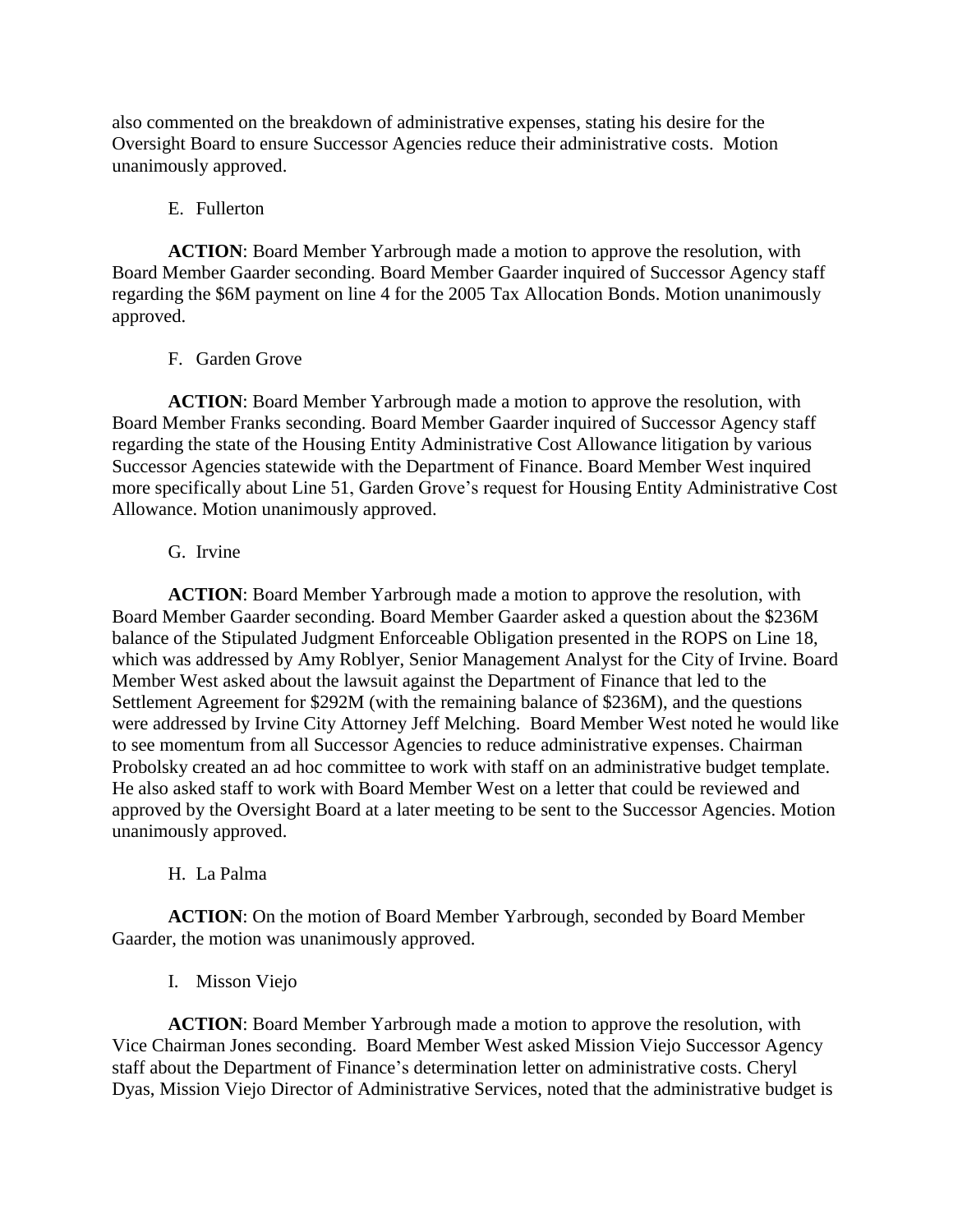based on actual staff time and actual costs. Staff member Nguyen thanked the Successor Agency for its 47-line item administrative budget detail, at which point Chairman Probolsky noted it would be a good starting point for the administrative budget template to be created by Oversight Board's staff and the ad hoc committee. Motion was unanimously approved.

J. City of Orange

**ACTION**: Board Member Yarbrough made a motion to approve the resolution, with Vice Chairman Jones seconding. Board Member West asked whether detail is provided on administrative budget. City of Orange Administrative Services Director Will Kolbow noted the positions that are included in the request. Motion unanimously approved.

K. San Juan Capistrano

**ACTION**: On the motion of Board Member Yarbrough, seconded by Board Member Gaarder, the motion was unanimously approved.

L. Seal Beach

Vikki Beatley, Seal Beach Finance Director, presented and distributed an amendment to the ROPS previously provided to the Board that would decrease line 18, the Housing Entity Administrative Cost Allowance, to zero.

**ACTION**: Board Member Yarbrough made a motion to approve the resolution as amended, with Vice Chairman Jones seconding. Board Member Gaarder asked a question regarding the administrative budget, which Beatley answered. Motion was unanimously approved.

#### M. Stanton

**ACTION**: Board Member Yarbrough made a motion to approve the resolution, with Board Member West seconding. West inquired about Line 83, a \$2.1M loan from the City of Stanton to the former redevelopment agency. Stanton Assistant City Manager Stephen Parker said they are meeting with the Department of Finance on Friday. Motion was unanimously approved.

#### N. Westminster

**ACTION**: Board Member Gaarder made a motion to approve the resolution, with Vice Chairman Jones seconding. Board Member West asked about the Department of Finance determination letter, to which Alexa Smittle, Westminster Senior Administrative Analyst, noted that the cost estimate is based on a settlement from litigation, and the last and final ROPS is imminent. Board Member West inquired about the administrative budget, which was not included, but Smittle said it would be included in the future. Motion was unanimously approved.